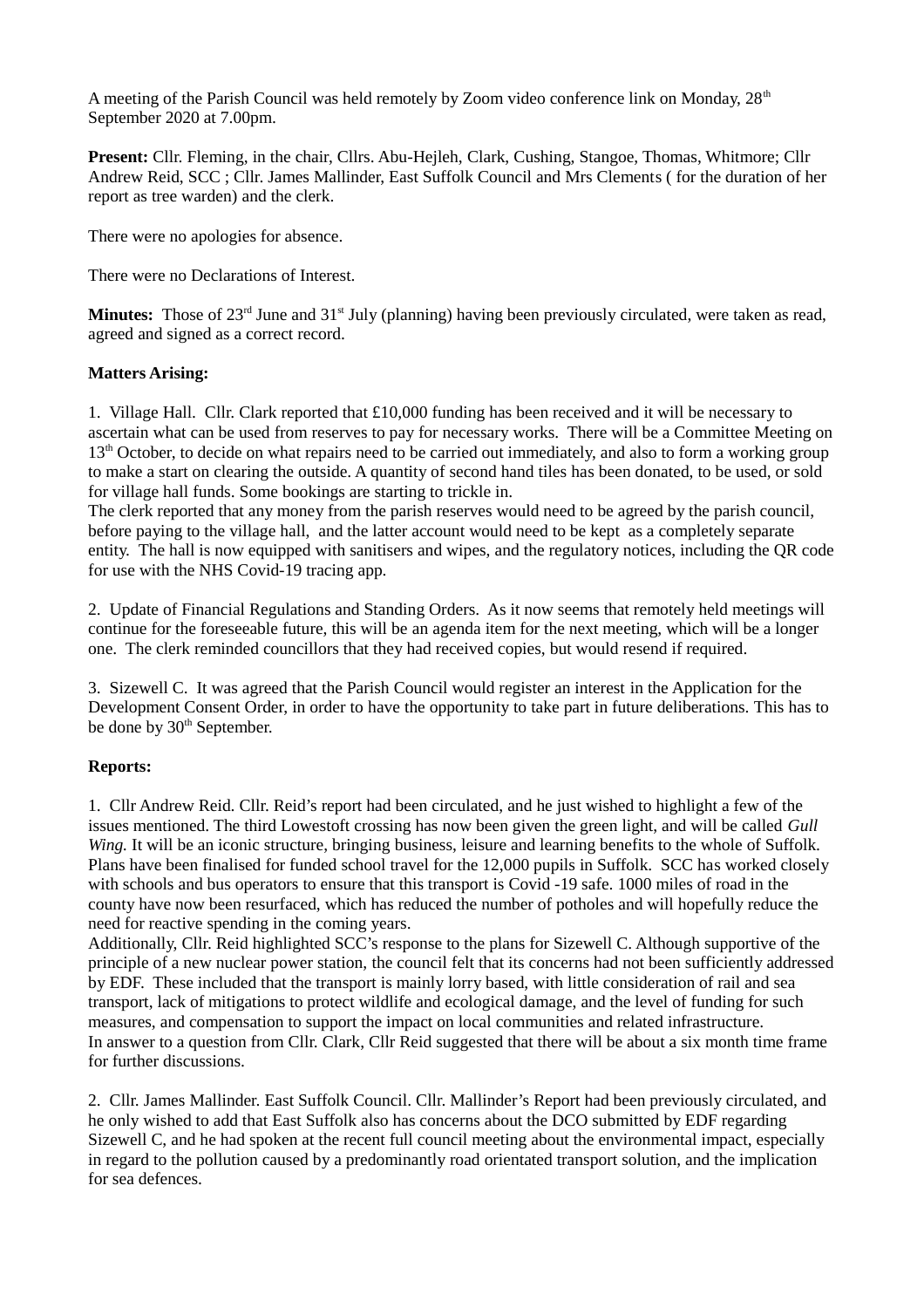Services at East Suffolk are slowly returning, if not to normal, as close as is possible in the current climate. Green waste collections are now fully functioning.

Cllr. Mallinder will keep the parish council informed of any further information he receives regarding the Planning White Paper.

*Cllrs. Mallinder and Reid then left the meeting.*

3. Mrs Clements. Tree Warden. Mrs Clements is reluctant to obtain more trees through the Woodland Trust, as the survival rate is poor, so would like to buy about a dozen independently. She explained that she is reluctant to plant more bulbs – snowdrops, aconites and daffodils – as they were eaten by mice in the winter, and the challenge of putting up bat and bird boxes would be a bit too much. The parish council was supportive of this.

# **Other matters:**

1. Woodbridge ASB meetings continue to be held online, the last one on  $10<sup>th</sup>$  September. The clerk will forward the minutes on receipt. Any issues for inclusion at the next meeting, on  $22<sup>nd</sup>$  October, can be forwarded to Cllr. Whitmore or the clerk, who will forward them. It was suggested that speeding in Eyke Street is flagged up again. Cllr. Thomas is to check with her neighbour about the results of a speed check in his area.

2. Quiet Lanes update. An initiative to increase Quiet Lanes across the county is being spearheaded by Cllr. Andrew Cassy of Boyton. This would be of interest to Eyke, in linking those in this parish with new ones in other places. The clerk has registered an interest in this.

3. Playground Inspections. The clerk has checked that these have been carried out by Ipswich Borough Council and has been assured that they have, despite not having received an invoice for those carried out in 2019. The clerk will pass contact details to Cllr. Cushing, in order to update his system so he can check online.

4. Planning White Paper. "Planning For the Future" The general consensus is that this will result in less affordable housing, and have implications for local democracy. The clerk has watched the webinar given by Birketts, and recommended that councillors should watch it. She will forward the details again. Any responses have to be submitted by 29<sup>th</sup> October, so the clerk asked for feedback by mid October, which would allow time for a meeting to be convened to discuss.

5. Coastal Adaptation Supplementary Planning Document. This is available online, and any comments need to be made by  $16<sup>th</sup>$  October.

6. Suffolk Coastal Local Plan: Inspector's Report. This has been accepted with modifications, and was adopted by East Suffolk Council at its meeting on 23rd September.

7. Suffolk Coastal Area Forum: the clerk has forward the notes from this meeting, held on 23<sup>rd</sup> September.

8. Rendlesham Planning Appeal. East Suffolk's decision to dismiss the proposed development of 75 new homes on land in Rendlesham, has been upheld by the Inspector.

9. Suffolk Boundary Review. Submissions on the draft recommendations must be made by 23.11.20. The information is available online, where you can respond.

# **Finance:**

- 1. The clerk was confirmed as Responsible Financial Officer.
- 2. Councillors were satisfied that the current insurances meet the ongoing requirements, and agreed to the Long Term Agreement (3 years) which reduces the annual cost from £807.28 to £766.92
- 3. Cheques were agreed as follows:
	- Clerk's quarterly salary: £432.36: also £15.24 for sanitising products. HMRC, <sup>2nd</sup> quarter: £108.00